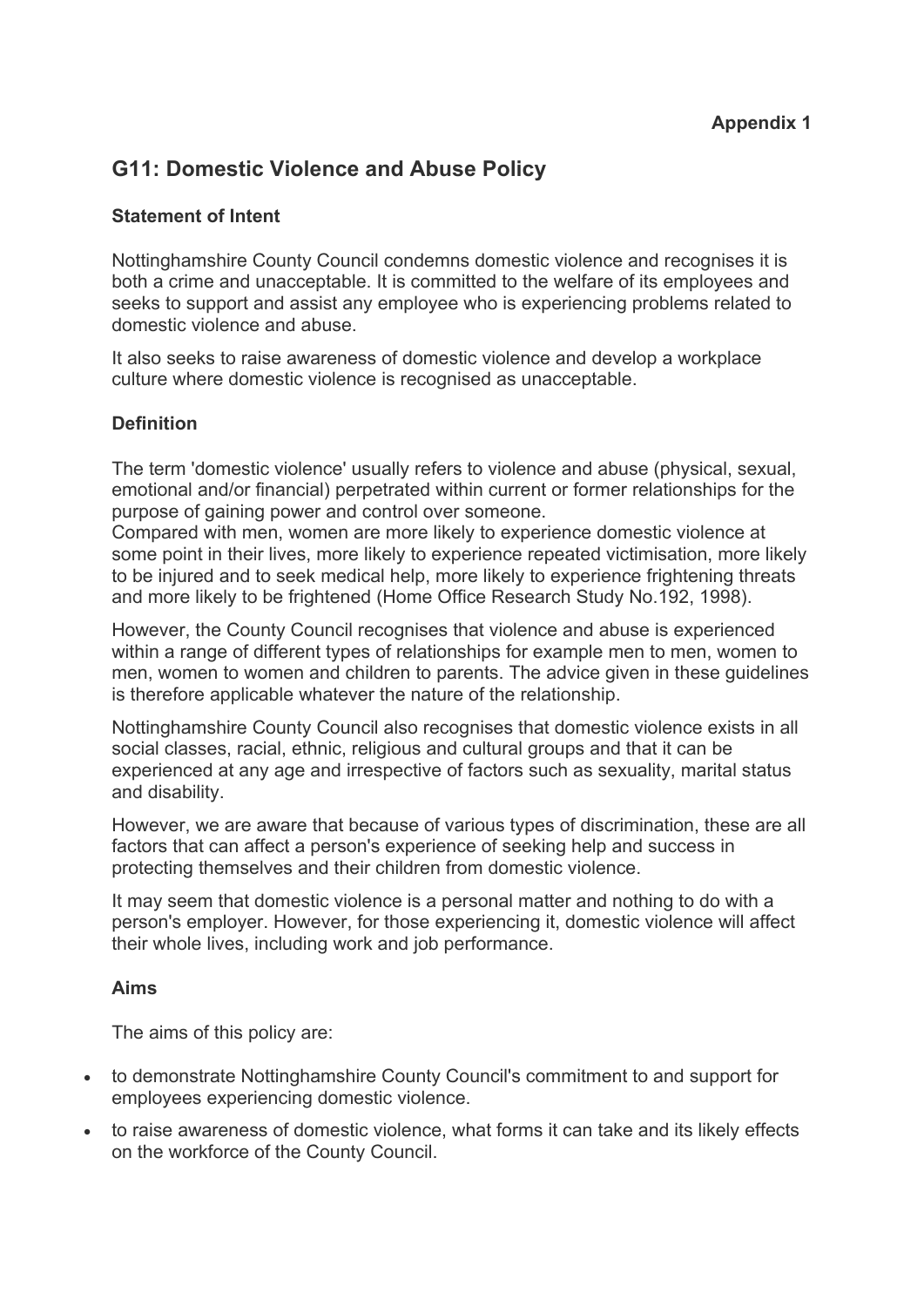- to contribute to the health and wellbeing of employees in order that they can enjoy fulfilling lives both at work and home.
- to increase awareness of managers in recognising that an employee may be experiencing domestic violence and to provide advice about appropriate action to take.
- to offer clear and consistent advice to employees experiencing domestic violence.
- to establish and publicise support for employees experiencing domestic violence.

The following Appendices give further advice and are aimed specifically at employees (Appendix 1) and managers (Appendix 2).

## **Violence to Employees**

The issue of violence to employees as a result of their employment is also of concern to the County Council and the trade unions. A policy statement of intent is detailed in the authority's Safety Manual: Section B11. Further guidance and advice is available from your departmental Safety Adviser.

# **G11: Appendix 1**

## **Awareness and Support in the Workplace - Information for Employees**

"Every three days in England and Wales, a woman is killed by her partner or former partner" **-** British Crime Survey 2003

## 1. **Statement of Intent**

Nottinghamshire County Council condemns domestic violence and recognises it is both a crime and unacceptable. It is committed to the welfare of its employees and seeks to support and assist any employee who is experiencing problems related to domestic violence and abuse.

It also seeks to raise awareness of domestic violence and develop a workplace culture where domestic violence is recognised as unacceptable.

A full copy of the Authority's Employee Domestic Violence and Abuse Policy can be obtained from the HR Team for your department.

## 2. **What is Domestic Violence?**

The term 'domestic violence' usually refers to violence and abuse (physical, sexual, emotional and/or financial) perpetrated within current or former relationships for the purpose of gaining power and control over someone. Most domestic violence is experienced by women and children and perpetrated by men.

However, the County Council recognises that violence and abuse can be experienced within a range of different types of relationships for example men to men, women to men, women to women and children to parents. The advice given in these guidelines is therefore applicable whatever the nature of the relationship.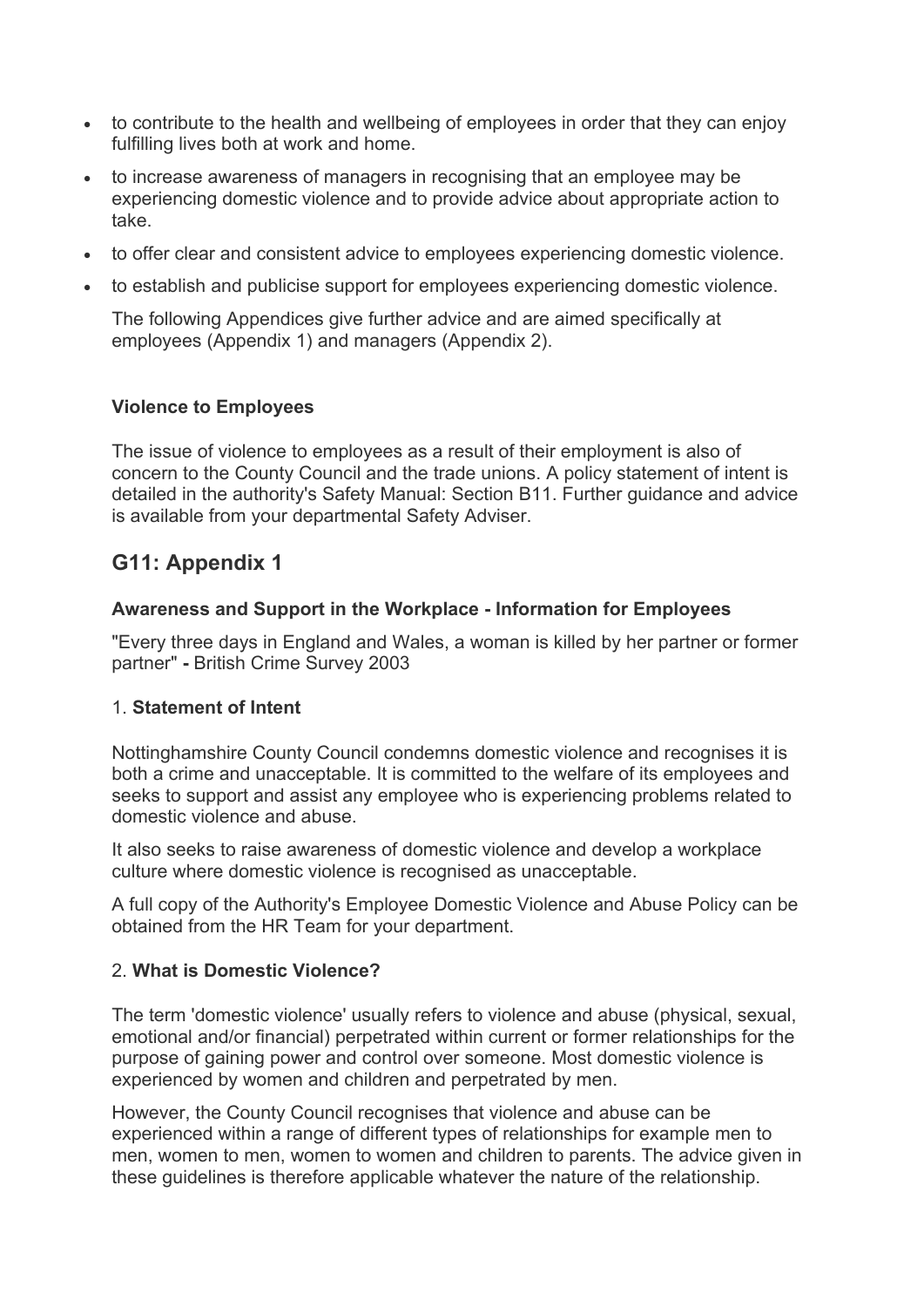Nottinghamshire County Council also recognises that domestic violence exists in all social classes, racial, ethnic, religious and cultural groups and that it can be experienced at any age and irrespective of factors such as sexuality, marital status and disability.

However, we are aware that because of various types of discrimination, these are all factors that can affect a person's experience of seeking help and success in protecting themselves and their children from domestic violence.

It may seem that domestic violence is a personal matter and nothing to do with a person's employer. However, for those experiencing it, domestic violence will affect their whole lives, including work and job performance.

# 3. **If You Are Abused Who Can You Turn To?**

If you are being abused by someone you live with or have had a relationship with, there are things you can do. There are individuals and organisations that can give you practical and emotional support, both inside and outside of the workplace. You can talk to your manager, HR Business Partner, or your trade union representative for advice and guidance.

# 4. **Some Useful Numbers**

# **4.1 HR Teams**

Talk to your HR Team for advice. They can provide information about issues such as:

- special leave
- changes to working arrangements
- further advice about contacts to help you
- and, if necessary, liaise with your manager for you.

Further information can be gained by contacting the HR Duty Desk on

# **4.2 Employee Counsellors/Advice**

Counselling is provided by Care First in partnership with Nottinghamshire County Council. Employees can self-refer or go through their line manager, HR or Occupational Health.

# **4.3 Trade Unions**

Ask to speak to someone regarding Nottinghamshire County Council's Employee Domestic Violence and Abuse Policy.

| Unison     | 0115 981 0405 |
|------------|---------------|
| Unite      | 0115 947 6784 |
| <b>GMB</b> | 0115 960 7171 |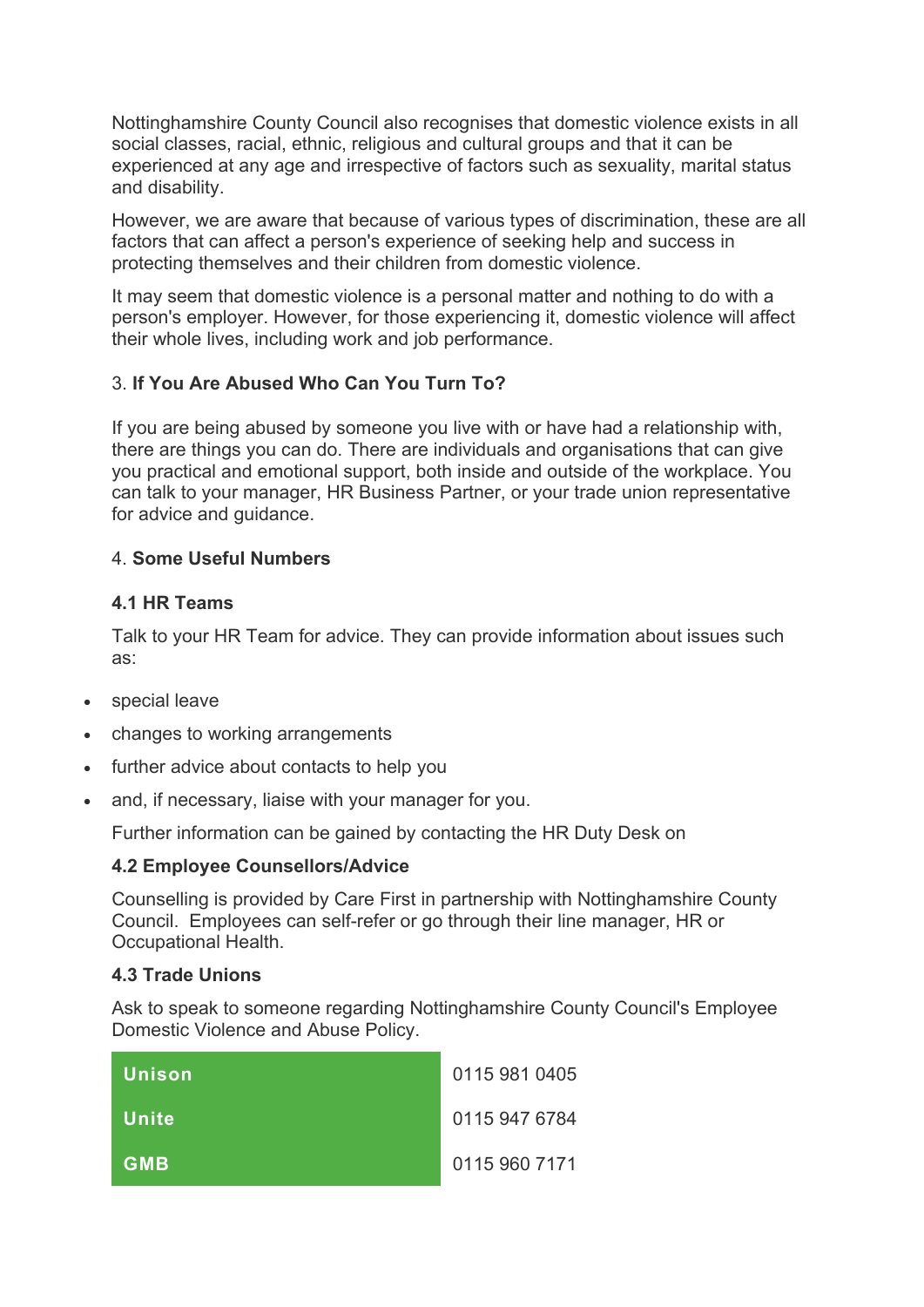# **5. What Can You Expect from Nottinghamshire County Council?**

# **5.1 Confidentiality and Child Protection Concerns**

The County Council recognises that confidentiality is essential for an employee who is experiencing domestic violence. In most circumstances whatever you tell your line manager will remain confidential and will not be revealed to anyone without your permission.

However if you give information which leads your manager to believe that a child has suffered or is at risk of suffering harm, they will have a responsibility to inform the ASCH & PP department about this and will seek your agreement to do so.

Your manager may pass their concerns to ASCH & PP without your agreement if they remain concerned about a child's welfare. Your manager will discuss this with their line manager before doing this.

ASCH & PP recognise that living with domestic violence is frightening for adults and children. ASCH & PP will want to support you in protecting your children and will work with you to see if there is any help they can offer before things get worse. Please contact your Duty Social Worker for further advice. (See paragraph 6 - Further Sources of Help and Advice).

# **5.2 Support**

The County Council is concerned about your health, safety and welfare and will therefore respond in an effective, confidential and sympathetic manner to any employee disclosing that they are experiencing domestic violence.

# **5.3 Time Off**

You may need time to attend counselling sessions or court hearings or to make alternative living arrangements. Any employee suffering domestic violence will be entitled to time off in accordance with the special leave provisions. Please speak to the HR Officer for your department for more information about special leave provisions.

Initially requests for time off should be raised with your manager, but if you prefer, they can be made via the HR Officer for your department. Further advice and support can also be sought from your trade union representative.

# **5.4 Counselling**

Employees considering accessing this service should always in the first instance discuss this with their line manager, or with their HR contact if discussion with the manager is not appropriate to the particular circumstances.

# **5.5 Adapting Working Arrangements**

A change in working hours, work location, or other temporary measures for protecting your safety will be available. Full consideration will be given to security arrangements for you, such as screening of telephone calls and not giving information about your work arrangements to callers. In certain circumstances it is possible to register you for redeployment from your existing job.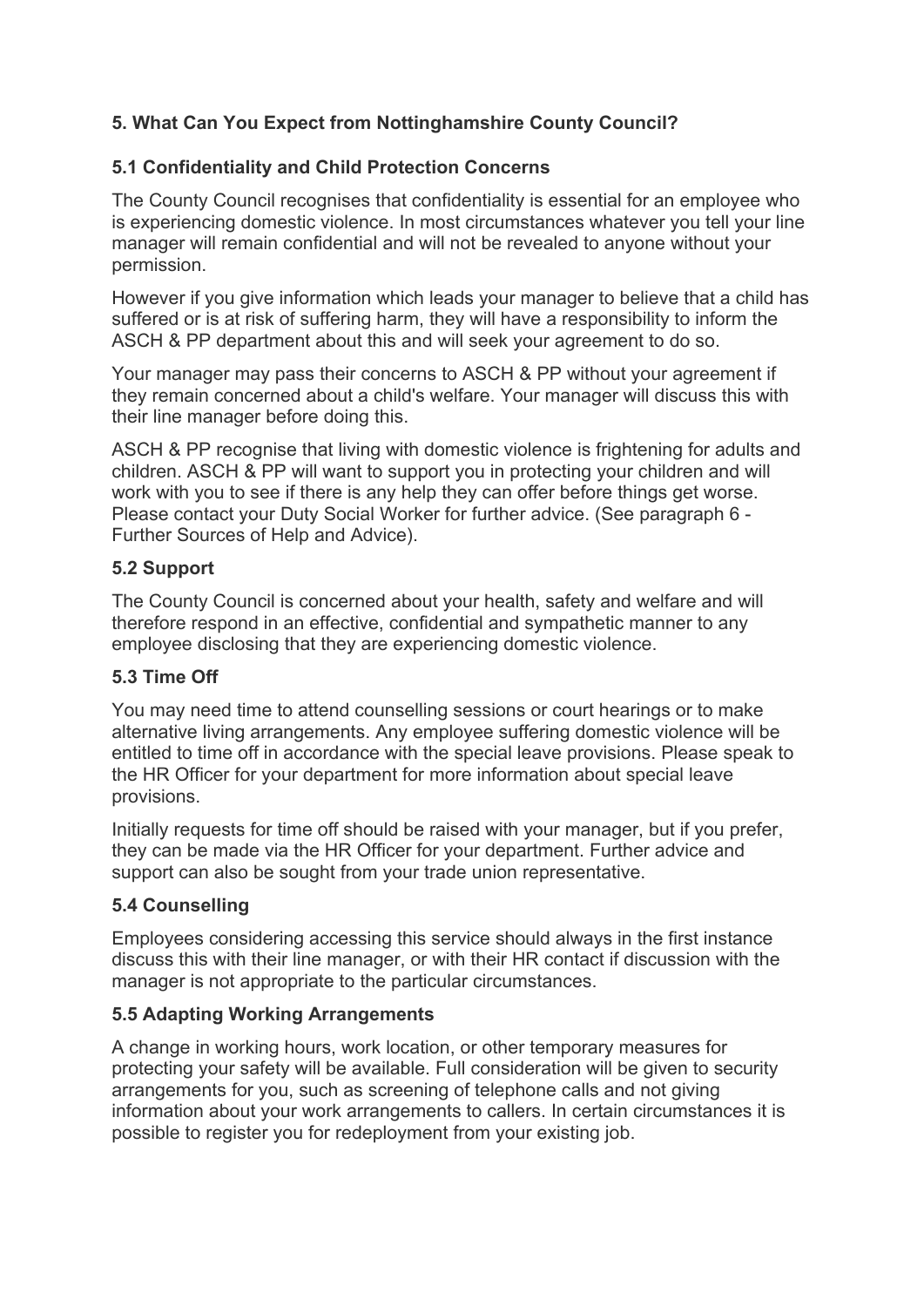The County Council recognises domestic violence may have a negative impact on your performance at work. You will not be discriminated against because of domestic violence, however, it is important that you discuss any problems and needs with your manager, HR and/or your trade union representative, in order that you can be fully supported.

# **5.6 Money**

There may be ways in which we can help with financial issues for example changing the method by which you receive your salary or issuing an advance of pay. Any financial requests should be made through the HR Officer for your department and will be considered on an individual basis.

# **6 Further Sources of Help and Advice**

# **6.1 Contacts**

| <b>Emergency Services (Fire, Police, Ambulance)</b><br>If you need to call out the police to a domestic violence crime                                                                                                                                                                                                                                                | 999               |
|-----------------------------------------------------------------------------------------------------------------------------------------------------------------------------------------------------------------------------------------------------------------------------------------------------------------------------------------------------------------------|-------------------|
| <b>Nottinghamshire Emergency Duty Team</b><br>(out of hours)                                                                                                                                                                                                                                                                                                          | 0300 456 45<br>46 |
| <b>Women's Aid Integrated Services (WAIS)</b><br>Support, advice and information for women on domestic<br>violence<br>and related issues.                                                                                                                                                                                                                             | 080 800 0340      |
| <b>Women's Aid Integrated Services (WAIS)</b><br>24 Hour Freephone Domestic Violence Helpline<br>Offers support, access to emergency<br>accommodation/refuge and other support services, information<br>and advice on matters such as housing, solicitors, finance etc<br>or just someone to talk to.<br>Subscribes to language line (instant interpretation service) | 0808 800 0340     |
| Umuada (primarily for African Caribbean women)<br>(refuge and outreach services)                                                                                                                                                                                                                                                                                      | 0115 975<br>3254  |
| <b>Mansfield and Ashfield Women's Aid</b><br>(refuge and outreach services)                                                                                                                                                                                                                                                                                           | 01623 683 250     |
| <b>Newark Women's Aid</b><br>(refuge and outreach services)                                                                                                                                                                                                                                                                                                           | 01636 670 687     |
| Nottinghamshire Women's Aid<br>(Refuge, drop-in and outreach services)                                                                                                                                                                                                                                                                                                | 01909 533 610     |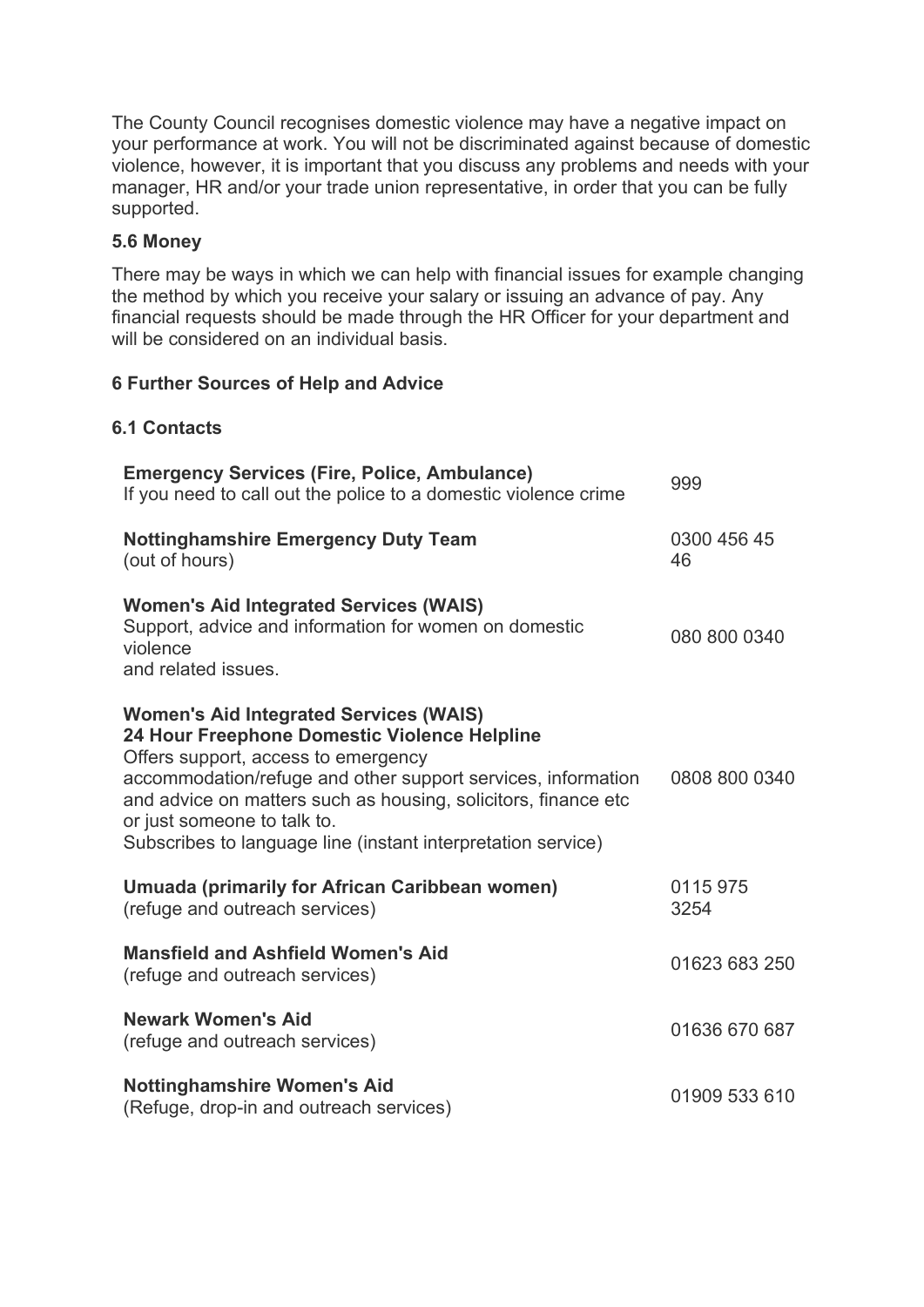| <b>Midlands Women's Aid</b><br>(refuge and outreach services)                                                                                     | 0115 925 7647     |
|---------------------------------------------------------------------------------------------------------------------------------------------------|-------------------|
| Imani<br>(Quick access housing for African Caribbean<br>and Asian women under 30)                                                                 | 020 8672 1800     |
| <b>Nottingham Rape Crisis Centre</b><br>(Helpline and counselling)                                                                                | 0115 941 0440     |
| <b>Nottingham Law Centre -</b><br>For Advice on immigration issues                                                                                | 0115 978 7813     |
| <b>Notts Coalition of Disabled People</b>                                                                                                         | 0115 924 7176     |
| <b>Lesbian &amp; Gay Switchboard</b>                                                                                                              | 0300 330 0630     |
| <b>Children and Young People</b>                                                                                                                  |                   |
| <b>Childline</b><br>national freephone helpline                                                                                                   | 0800 1111         |
| <b>NSPCC</b><br>national freephone helpline Confidential service for anyone<br>concerned about<br>children at risk including children themselves. | 0808 800 5000     |
| <b>Local ASCH &amp; PP Services</b>                                                                                                               | 08449 80 80<br>80 |

# **6.2 Websites**

There are also a number of websites providing information on a range of domestic violence related issues and services.

The addresses provided below are a useful starting point - all include links to other useful sites. However, please note that if an abuser knows how to read your computer's history or cache file they may be able to see information you have viewed recently on the internet.

The sites detailed below give instructions for clearing your computer's history or emptying your cache file. However, you may not be able to completely hide your tracks.

Many browser types have features that display recently visited sites. The safest way to find information on the internet would be at a local library, friend's house or at work.

## **website:** www.womensaid.org.uk

Women's Aid Federation England - for information about services available, your legal rights, campaigns etc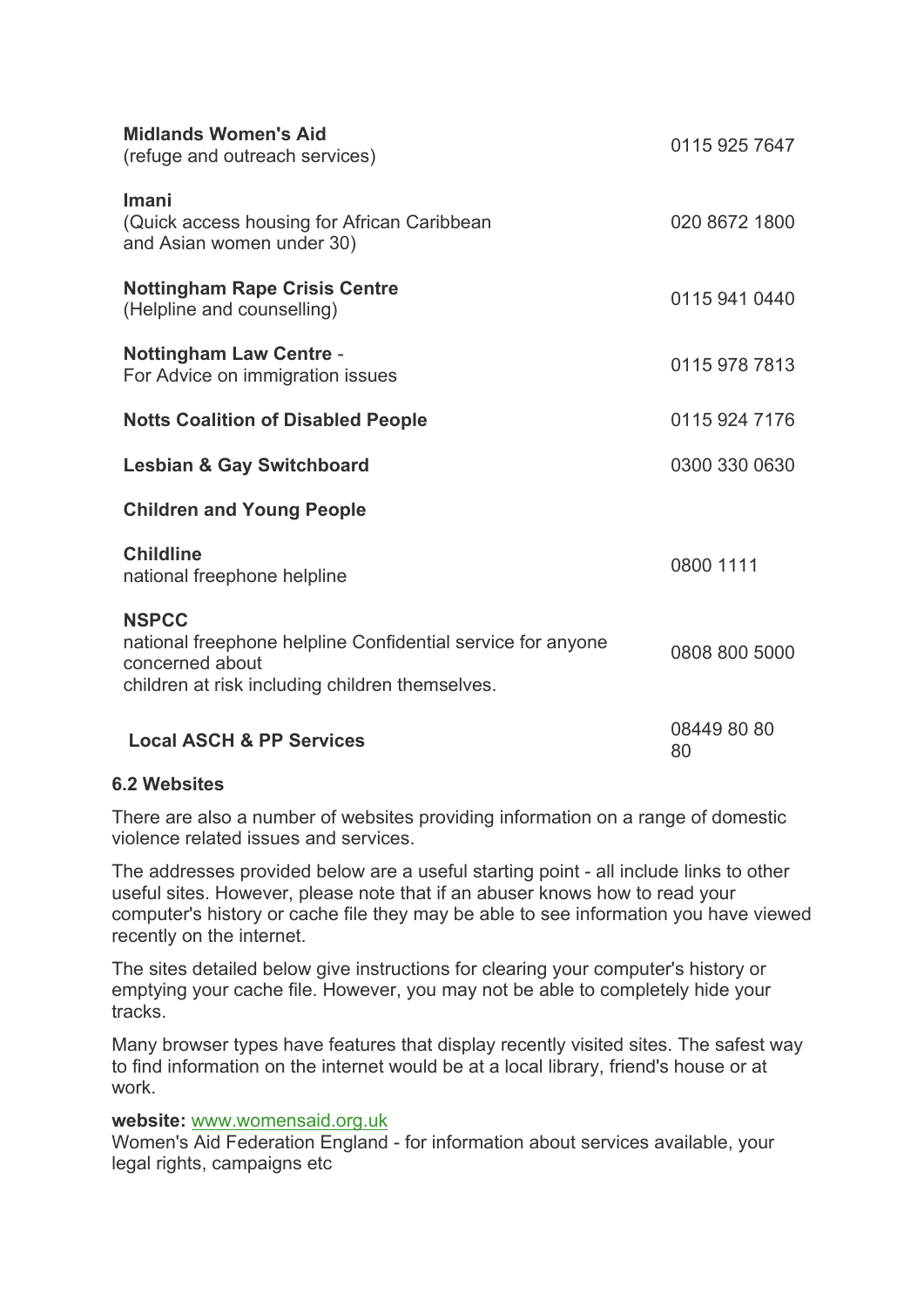#### **website:** www.brokenrainbow.org.uk

A web site developed for survivors of same sex abuse.

#### **website:** www.equation.org.uk

Equation - useful links, information and projects housed by Equation including: Tri information and resources for working with men on domestic violence (including information about services for men). Educator Project - Work with young people on domestic violence.

# **7. Crisis Planning**

There may be a time when you have to leave your home in a hurry. It is helpful if you have already thought about how you would do it and made a plan to help you feel more in control. The following checklist provides some ideas.

Find somewhere you can quickly and easily use a telephone - at work, a neighbour, a relative?

- carry with you a list of telephone numbers of friends, relatives and emergency numbers.
- try to save some money for bus or taxi fares if needed.
- keep an extra set of keys for your home or car with someone you trust in case you need to leave immediately.
- keep the items you will need and some clothes in a bag packed ready. Keep it somewhere where you can quickly get hold of it.

Checklist:

- National Insurance number
- NHS number
- passport
- driving licence
- cheque book
- credit cards
- building society book
- income support book
- child benefit book
- birth certificates (you and children)
- insurance papers
- marriage certificate
- divorce papers
- address book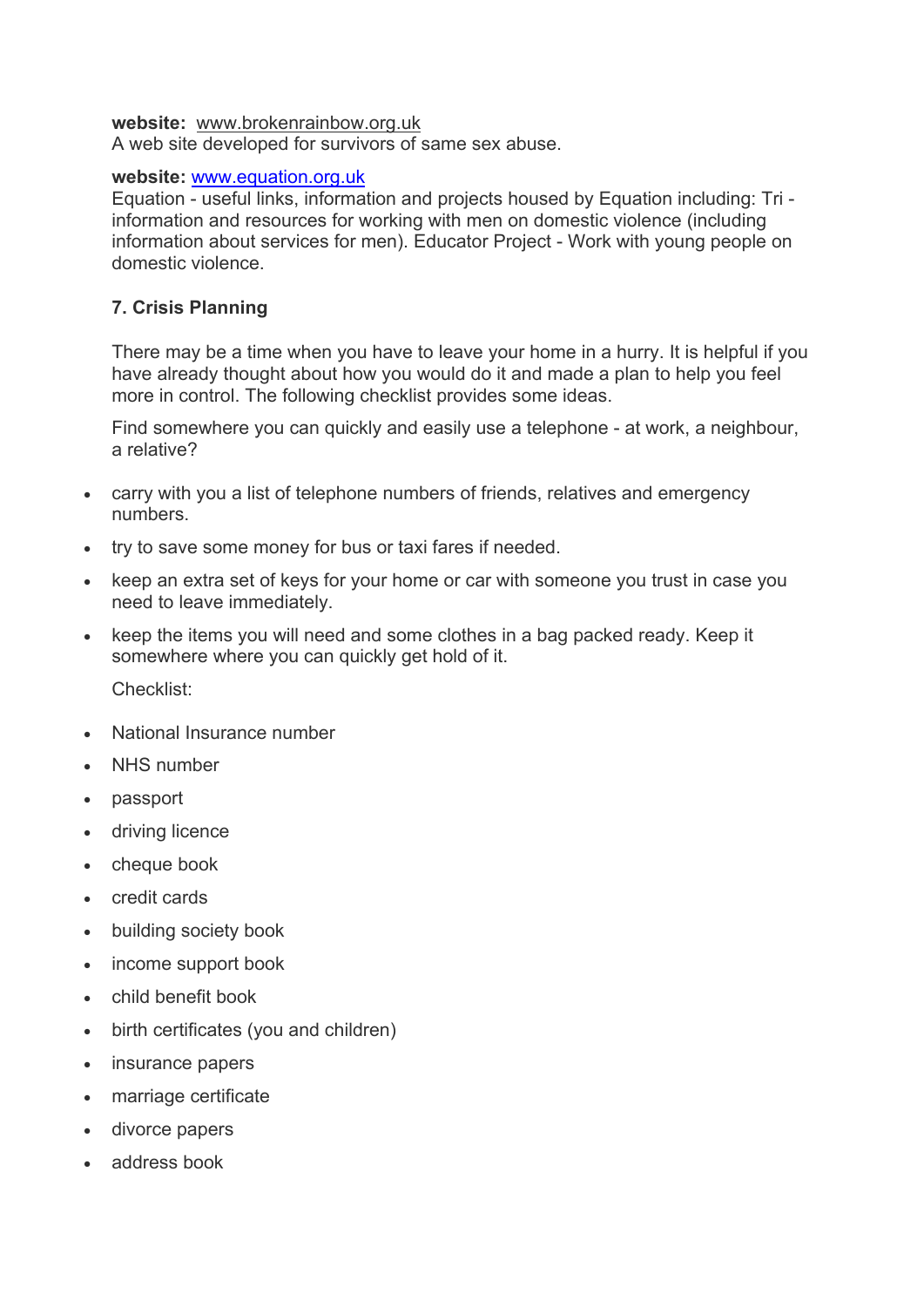- diary
- keys
- medication
- rent book
- details of telephone, gas, electricity, accounts etc.
- car documents
- change of clothes
- toys
- iewellery
- photographs/sentimental items
- mobile phone

More detailed information can be obtained from the 24 hour freephone domestic violence helpline.

tel: 0808 800 0340

# **G11: Appendix 2**

## **Domestic Violence and Abuse Policy**

## **Awareness and Support in the Workplace - Guidance for Managers**

Statement of Intent

Nottinghamshire County Council condemns domestic violence and recognises it is both a crime and unacceptable. It is committed to the welfare of its employees and seeks to support and assist any employee who is experiencing problems related to domestic violence and abuse. It also seeks to raise awareness of domestic violence and develop a workplace culture where domestic violence is recognised as unacceptable.

## 2. Definition

The term "domestic violence" usually refers to violence and abuse (physical, sexual, emotional and/or financial) perpetrated within current or former relationships for the purpose of gaining power and control over someone. Most domestic violence is experienced by women and children and perpetrated by men. However, the County Council recognises that violence and abuse can be experienced within a range of different types of relationships for example men to men, women to men, women to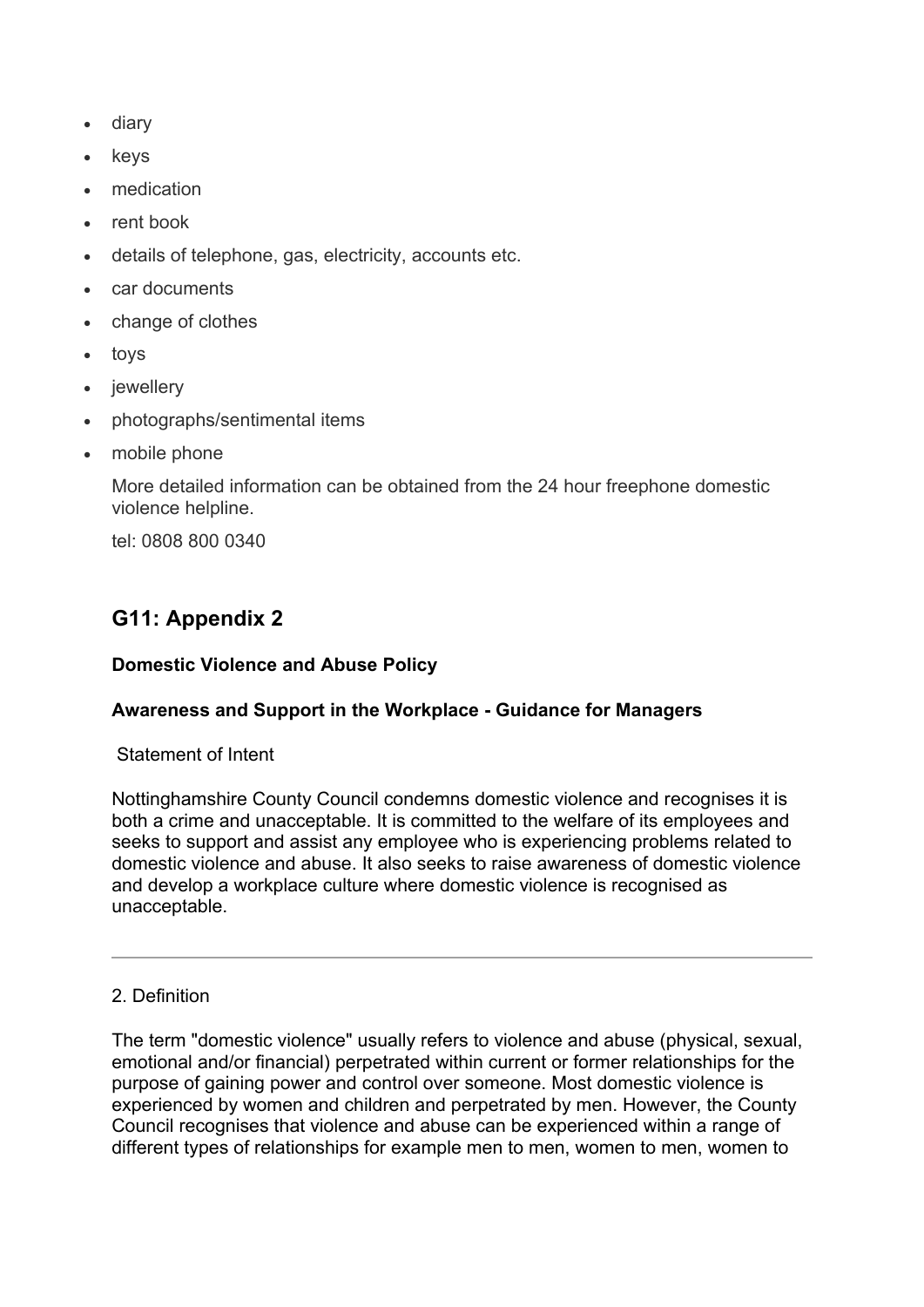women and children to parents. The advice given in these guidelines is therefore applicable whatever the nature of the relationship.

Nottinghamshire County Council also recognises that domestic violence exists in all social classes, racial, ethnic, religious and cultural groups and that it can be experienced at any age and irrespective of factors such as sexuality, marital status and disability. However, we are aware that because of various types of discrimination, these are all factors that can affect a person's experience of seeking help and success in protecting themselves and their children from domestic violence.

It may seem that domestic violence is a personal matter and nothing to do with a person's employer. However, for those experiencing it, domestic violence will affect their whole lives, including work and job performance.

#### 3. Recognising that an Employee May Need Help

It is not always easy to recognise that an employee is experiencing domestic violence and may require some assistance. Certain indicators such as a sudden change in behaviour, depression, inability to concentrate, obvious injuries or regular but unexpected absence from work may be indicative of a variety of problems, of which domestic violence may be one.

## 4. Warning Signs

- comes to work repeatedly with injuries
- unusual number of calls from home and strong reaction to the calls
- late for work and needing to leave early
- secretive about home life
- frequent absenteeism
- emotional reactions such as tearful, angry, depressed, nervous, confused
- partner exerts unusual amount of control over their life
- partner makes demands over their work schedule
- may be extremely passive or aggressive
- may seem chronically depressed or depressed in cycles
- may isolate themselves at work.

These are just a few characteristics. Different people will react in different ways. A more important sign is when an individual behaves in a way that is unusual for her or him.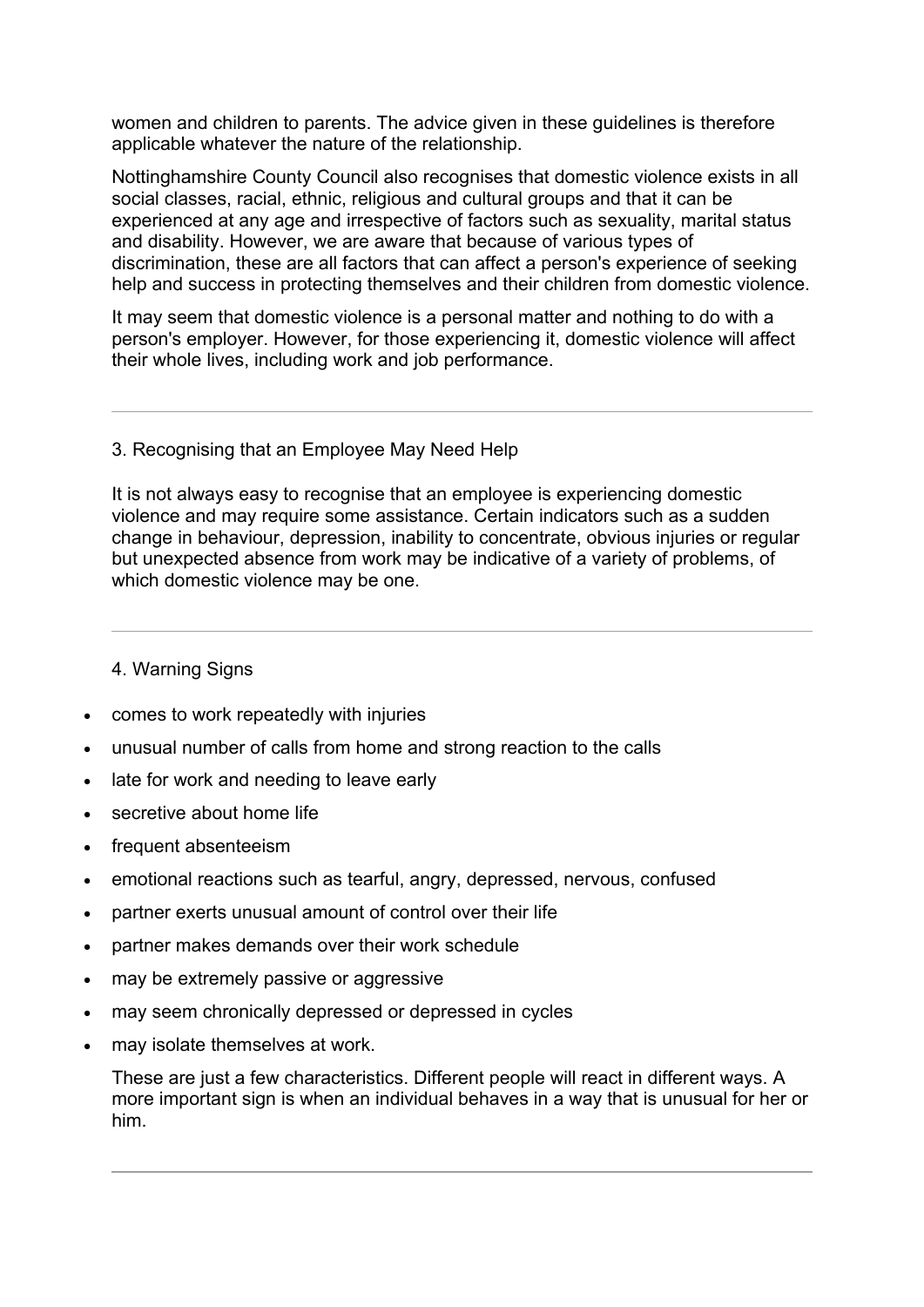### 5. The Role of the Manager

As a manager you have a responsibility for the health and safety of County Council employees at work, particularly those that you manage. Almost one third of all women will experience domestic violence at some point in their lives and some of these will be your employees. One in ten women are experiencing domestic violence today.

As a manager it is important you respond positively to an employee disclosing a problem with domestic violence. Discussing this issue will have taken a great deal of courage and your response may be a crucial factor in determining whether an employee seeks help.

There are a number of ways you can be helpful:

- try to develop an understanding and supportive climate within the working environment.
- make yourself approachable give employees the opportunity to talk to you confidentially, both formally, through any regular one to one sessions you have, or informally.
- make relevant literature generally available, such as Nottinghamshire Domestic Violence Forum Information Card and the publicity for the NCC Employee Domestic Violence and Abuse Policy (available from the HR Team).
- display any publicity information prominently.
- look out for warning signs of domestic abuse and ensure information is available, do not however, pressure an employee to disclose information to you.
- remember you are not an expert in this area, an understanding approach and offer of basic information is all that is required.
- be aware that no advice is better than bad advice.
- do not pressure a victim to leave the relationship, the nature of domestic abuse is that the victim will often stay within the relationship or return to it. Respect their decision.

## 6. Confidentiality and Child Protection Concerns

Confidentiality is essential for an employee who is experiencing domestic violence. It is important that the employee knows that whatever they tell you will remain confidential and will not be revealed to anyone without their permission. In some cases where a violent or abusive partner has discovered their partner has confided in someone, this has resulted in more violence and even death.

The only exception to this may be if it is revealed that children are also being abused. In this case you have a duty to report this. The employee may then find the matter is taken out of their hands and it is therefore essential that you make the employee aware of your obligations in this area at a very early stage, so that they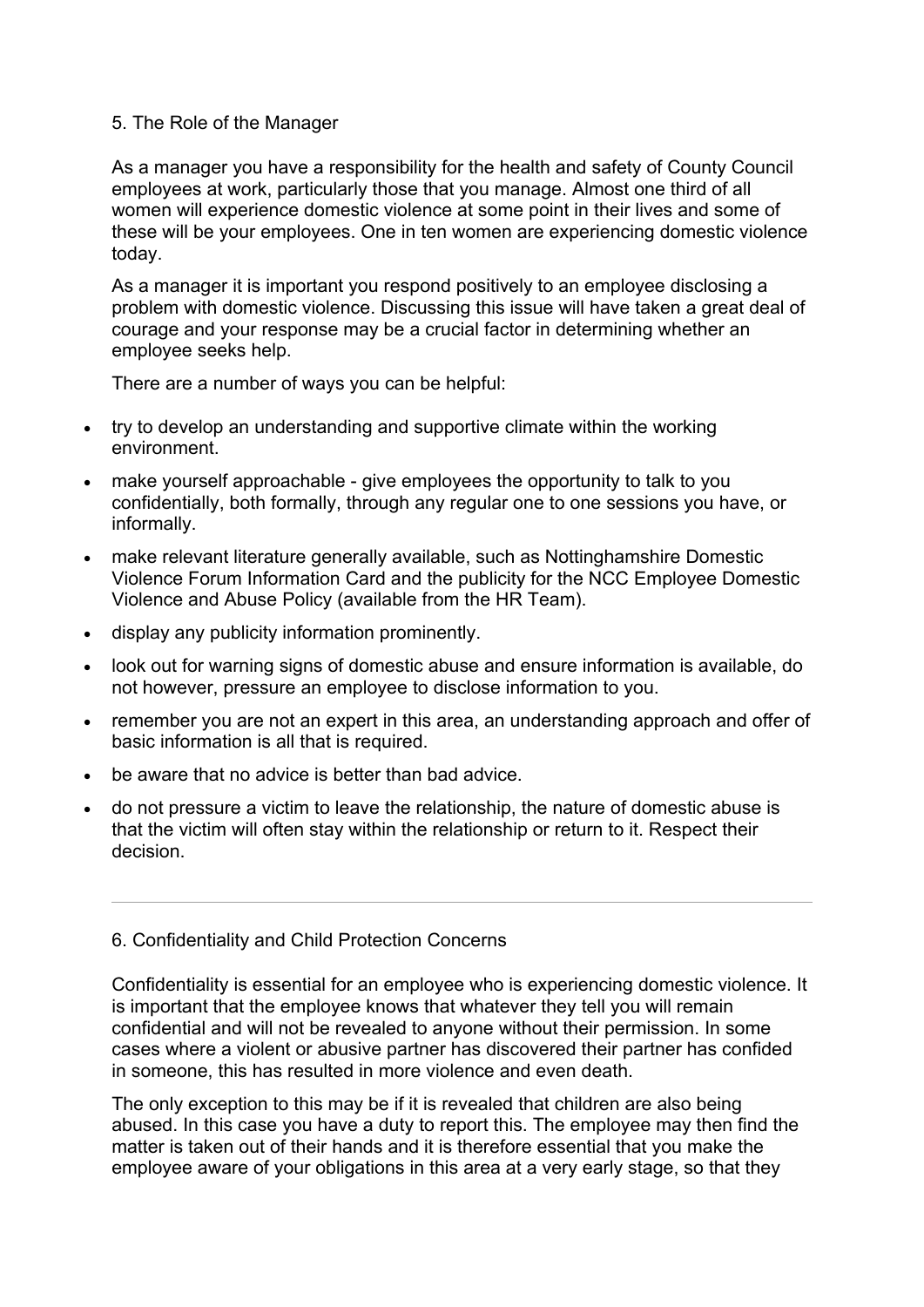can decide exactly how much they wish to reveal. In all cases it is important not to lose sight of the fact that the employee is experiencing domestic violence and to ensure that the situation does not become centred solely around her/his child(ren).

# 7. Allowing Time Off Work

An employee who is experiencing domestic violence will almost certainly need to take time off work to attend counselling sessions, court hearings or to make alternative living arrangements, etc. The conditions of service allow for absence with pay in cases of compassionate leave and urgent domestic business under the special leave provisions. Please remember that a refusal to allow time off may often add to the anxiety of the employee concerned. Managers are expected to respond positively and sympathetically to such requests under these circumstances. See Special Leave, Section D4 of the Personnel Handbook for details. The HR Officer for your department can give you further advice about allowing time off work.

It is recognised that an employee may not wish to disclose that they are experiencing domestic violence to their manager but will still need to take time off. In these instances the employee should be made aware that they should approach the HR Business Partner for their department for permission.

8. Adapting Working Arrangements

Employers owe a duty of care to their employees. It may be that the most effective way a manager can help an employee is to change their working arrangements, probably temporarily, but possibly on a permanent basis. Perhaps s/he is being harassed by telephone calls from the abuser, in which case a colleague or answering machine could screen calls. At particular times s/he may need to be more flexible about starting/finishing times and lunch breaks to avoid unwelcome visits; a temporary relocation of workplace may be beneficial. Whatever the needs, it is important for managers to consider all options carefully and be as flexible as possible.

It should be recognised that domestic violence will probably have a negative impact on the performance of the employee concerned and it is important that the employee is supported and positive consideration is given to measures to temporarily alleviate work pressures. In certain exceptional circumstances the employee may require redeployment.

It is important to ensure that any action taken complies with the wishes of the employee concerned and that s/he does not feel blamed or punished in any way. To minimise the potential for conflict in the workplace, any changes to working arrangements should be communicated in an appropriate way to colleagues whilst maintaining confidentiality.

You can get further advice about working arrangements from the HR Business Partner for your department.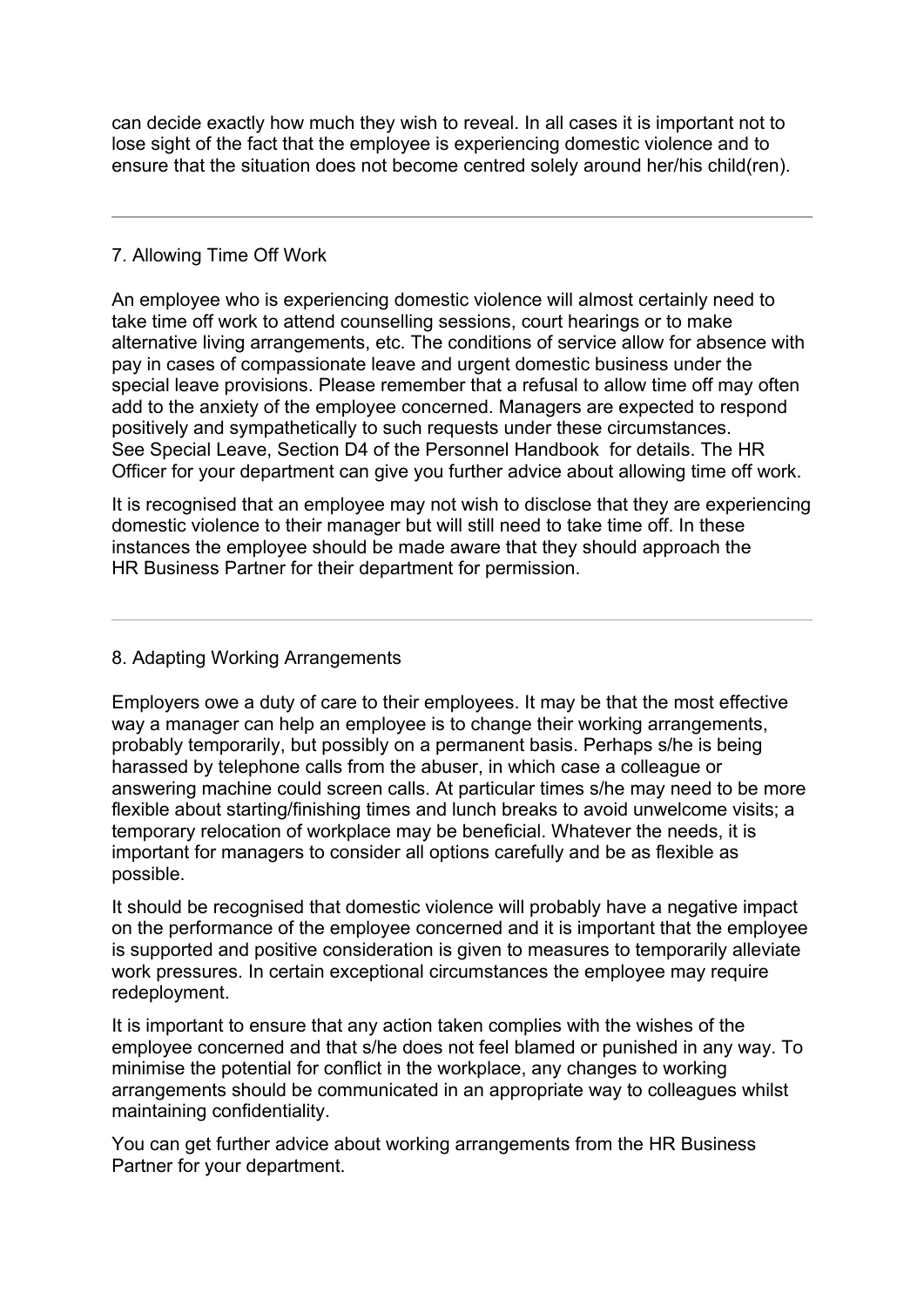#### 9. Finance

An employee experiencing domestic violence is entitled to request an advance of pay in an emergency situation and this should be arranged through departmental personnel. Employees might also wish to request a change in the method of paying their salary. This too can be arranged through the HR Team.

#### 10. Dealing with Perpetrators of Domestic Violence

In some cases the abuser may actually harass an employee at the workplace. In these circumstances both the victim and her/his colleagues may be at risk. If this person has no legitimate reason to be in the workplace he/she is trespassing and may be escorted from the premises. It is essential that any action taken complies with the wishes of the employee concerned. Do not agree to pass on messages from a perpetrator of domestic violence or disclose the address or whereabouts of an employee who has fled violence.

Inevitably in such a large organisation, there will be employees who are themselves perpetrators of domestic violence. Creating an organisational culture in which domestic violence is unacceptable may help to influence perpetrators behaviour.

Where the perpetration of domestic violence conflicts with the job role, managers should seek guidance from the HR Business Partner for their department. In some cases this could put at risk the continued employment of the perpetrator.

#### 11. Sources of Help and Advice

#### **11.1 Contacts**

| <b>Emergency Services (Fire, Police, Ambulance)</b><br>If you need to call out the police to a domestic violence crime                                                                                                         | 999            |
|--------------------------------------------------------------------------------------------------------------------------------------------------------------------------------------------------------------------------------|----------------|
| <b>Nottinghamshire Emergency Duty Team</b><br>(out of hours)                                                                                                                                                                   | 0300 456 45 46 |
| <b>Women's Aid Integrated Services</b><br>24 Hour Freephone Domestic Violence Helpline<br>Offers support, access to emergency accommodation/refuge<br>and other support services, information and advice on matters<br>such as | 0808 800 0340  |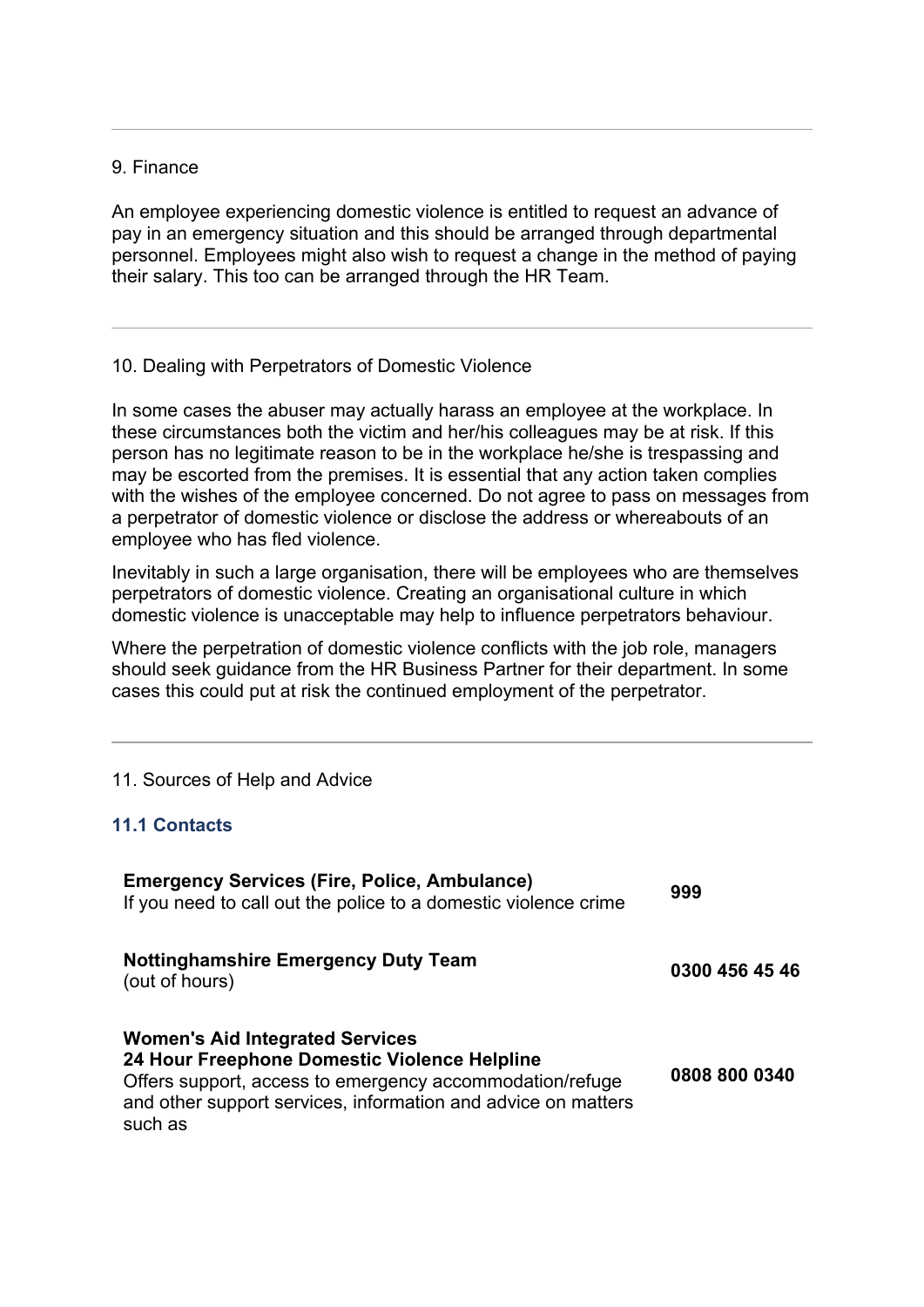| housing, solicitors, finance etc or just someone to talk to. |  |  |  |
|--------------------------------------------------------------|--|--|--|
| Subscribes to language line (instant interpretation service) |  |  |  |

| Umuada (primarily for African Caribbean women)<br>(refuge and outreach services)  | 0115 975 3254 |
|-----------------------------------------------------------------------------------|---------------|
| <b>Mansfield and Ashfield Women's Aid</b><br>(refuge and outreach services)       | 01623 683 250 |
| <b>Newark Women's Aid</b><br>(refuge and outreach services)                       | 01636 670 687 |
| <b>Nottinghamshire Women's Aid</b><br>(Refuge, drop-in and outreach services)     | 01909 533 610 |
| <b>Midlands Women's Aid</b><br>(refuge and outreach services)                     | 0115 925 7647 |
| Imani<br>(Quick access housing for African Caribbean<br>and Asian women under 30) | 020 8672 1800 |
| <b>Nottingham Rape Crisis Centre</b><br>(Helpline and counselling)                | 0115 941 0440 |
| <b>Nottingham Law Centre -</b><br>For Advice on immigration issues                | 0115 978 7813 |
| <b>Notts Coalition of Disabled People</b>                                         | 0115 924 7176 |
| <b>Lesbian &amp; Gay Switchboard</b>                                              | 0300 330 0630 |
| <b>Children and Young People</b>                                                  |               |
| <b>Childline</b><br>national freephone helpline                                   | 0800 1111     |
| <b>NSPCC</b><br>national freephone helpline Confidential service for anyone       | 0808 800 5000 |